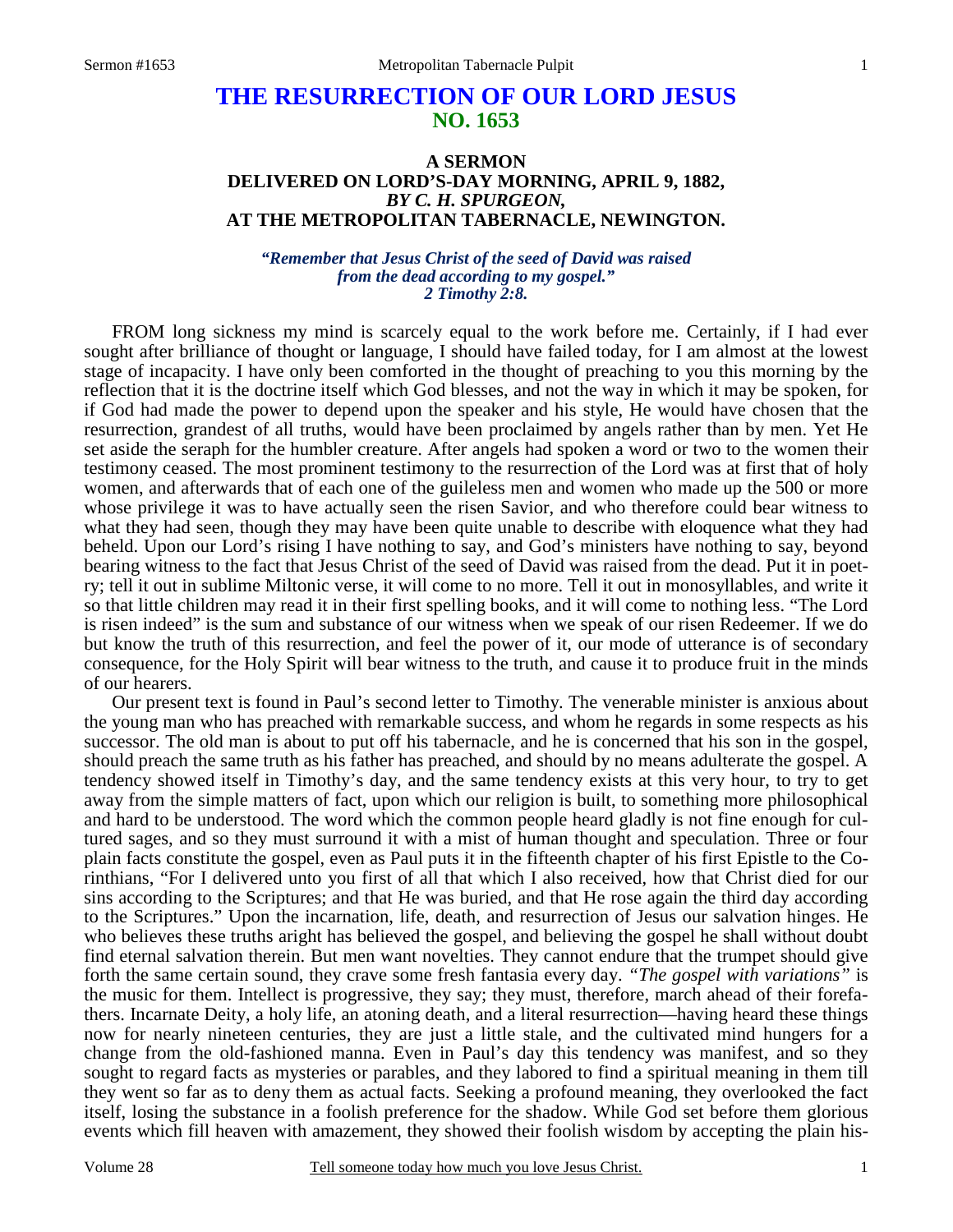torical facts as myths to be interpreted or riddles to be solved. He who believed as a little child was pushed aside as a fool, that the disputer and the scribe might come in to mystify simplicity, and hide the light of truth. Hence there had arisen a certain Hymenaeus and Philetus, "Who concerning the truth have erred, saying that the resurrection is already past; and overthrow the faith of some." Turn to verse seventeen and read for yourselves. They spirited away the resurrection, they made it to mean something very deep and mystical, and in the process they took away the actual resurrection altogether. Among men there is still a craving after new meanings, refinements upon old doctrines, and spiritualization of literal facts. They tear out the heart of the truth, and give us the carcass stuffed with hypotheses, speculations, and larger hopes. The golden shields of Solomon are taken away, and shields of brass are hung up in their place, will they not answer every purpose, and is not the metal more in favor with the age? It may be so, but we never admired Rehoboam, and we are old-fashioned enough to prefer the original shields of gold. The apostle Paul was very anxious that Timothy should stand firm to the old witness, and should understand in their plain meaning, his testimonies to the fact that Jesus Christ of the seed of David rose again from the dead.

 Within the compass of this verse several facts are recorded, and first, there is here the great truth that Jesus, the Son of the Highest, was anointed of God. The apostle calls Him "Jesus *Christ,"* that is, the anointed one, the Messiah, the sent of God. He calls Him, also *"Jesus,"* which signifies a Savior, and it is a grand truth that He who was born of Mary, He who was laid in the manger at Bethlehem, He who loved and lived and died for us, is the ordained and anointed Savior of men. We have not a moment's doubt about the mission, office, and design of our Lord Jesus. In fact, we hang our soul's salvation upon His being anointed of the Lord to be the Savior of men.

 This Jesus Christ was really and truly man, for Paul says He was *"of the seed of David."* True He was divine, and His birth was not after the ordinary manner of men, but still He was in all respects partaker of our human nature, and came of the stock of David. This also we do believe. We are not among those who spiritualize the incarnation, and suppose that God was here as a phantom, or that the whole story is but an instructive legend. No, in very flesh and blood did the Son of God abide among men, bone of our bone and flesh of our flesh in the days of His sojourn here below. We know and believe that Jesus Christ has come in the flesh. We love the incarnate God, and in Him we fix our trust.

 It is implied, too, in the text, that *Jesus died,* for He could not be raised from the dead if He had not first gone down among the dead, and been one of them. Yes, Jesus died, the crucifixion was no delusion, and the piercing of His side with a spear was most clear and evident proof that He was dead, His heart was pierced, and the blood and water flowed from them. As a dead man, He was taken down from the cross and carried by gentle hands, and laid in Joseph's virgin tomb. I think I see that pale corpse, white as a lily. Mark how it is stained with the blood of His five wounds, which make Him red as the rose. See how the holy women tenderly wrap Him in fine linen with sweet spices, and leave Him to spend His Sabbath all alone in the rock-hewn sepulcher. No man in this world was ever more surely dead than He. "He made His grave with the wicked and with the rich in His death." As dead they laid Him in the place of the dead, with napkin and grave clothes, and trappings fit for a grave. Then they rolled the great stone at the grave's mouth and left Him, knowing that He was dead.

 Then comes the grand truth that as soon as ever the third sun commenced his shining circuit, *Jesus rose again.* His body had not decayed, for it was not possible for that Holy Thing to see corruption. But still, it had been, dead and by the power of God—by His own power, by the Father's power, by the power of the Spirit—for it is attributed to each of these in turn, before the sun had risen, His dead body was quickened. The silent heart began to beat again, and through the stagnant canals of the veins, the lifeflood began to circulate. The soul of the Redeemer again took possession of the body, and it lived once more. There He was within the sepulcher, as truly living as to all parts of Him as He had ever been. He literally and truly, in a material body, came forth from the tomb to live among men till the hour of His ascension into heaven. This is the truth which is still to be taught, refine it who may, spiritualize it who dare. This is the historical fact which the apostles witnessed, this is the truth for which the confessors bled and died. This is the doctrine which is the keystone of the arch of Christianity, and they that hold it not have cast aside the essential truth of God. How can they hope for salvation for their souls if they do not believe that "the Lord is risen indeed"?

 This morning I wish to do three things. First, let us *consider the bearings of the resurrection of Christ upon other great truths.* Secondly, let us consider *the bearings of this fact upon the gospel,* for it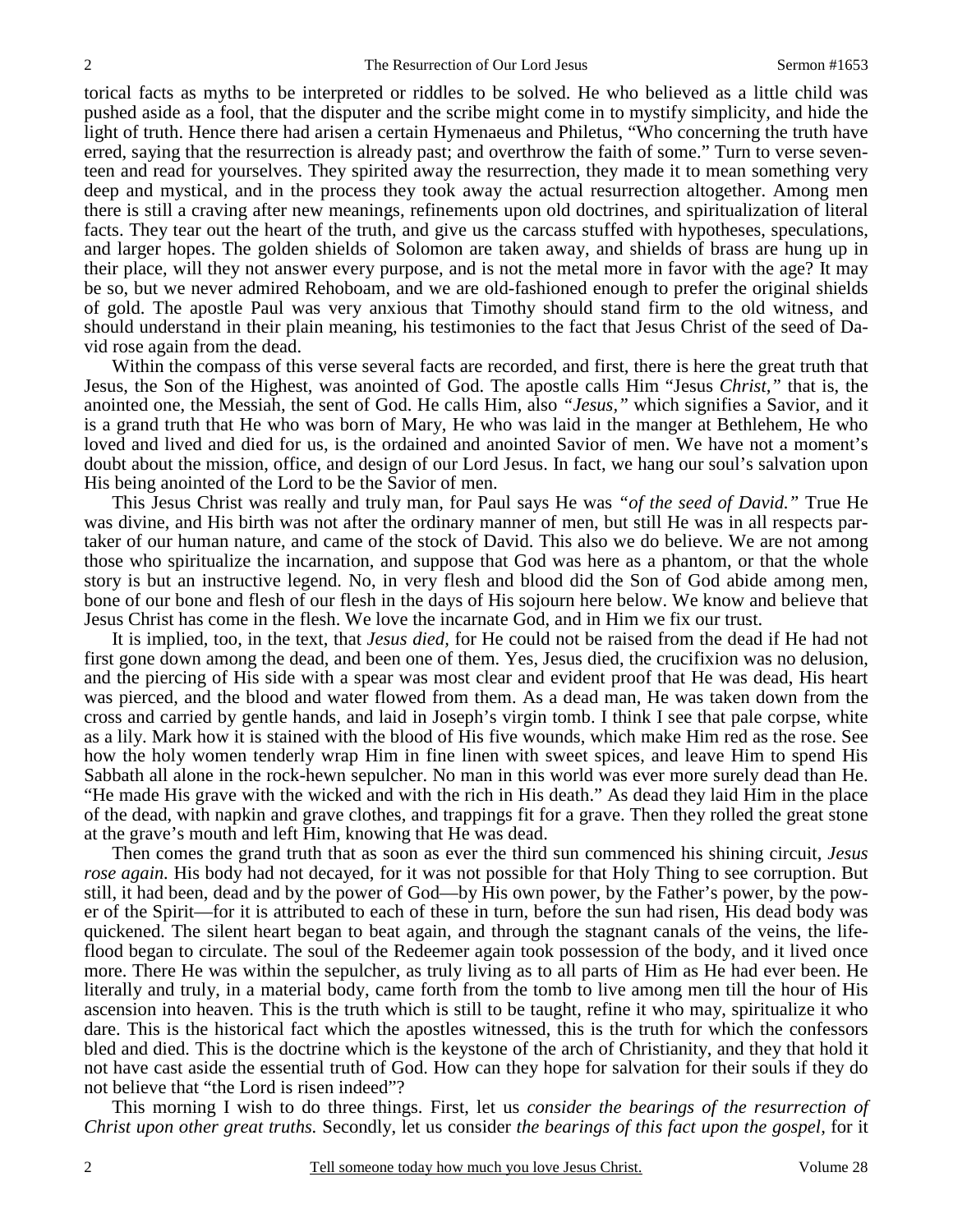has such bearings, according to the text—"Jesus Christ of the seed of David was raised from the dead according to my gospel." Thirdly, let us *consider its bearings on ourselves,* which are all indicated in the word "Remember."

**I.** First, then, beloved, as God shall help us, let us CONSIDER THE BEARINGS OF THE FACT THAT JESUS ROSE FROM THE DEAD.

 It is clear at the outset that *the resurrection of our Lord was a tangible proof that there is another life.* Have you not quoted a great many times certain lines about "That undiscovered country from whose journey no traveler returns"? It is not so. There was once a traveler who said, "I go to prepare a place for you, and if I go away I will come again, and receive you unto Myself; that where I am there you may be also." He said, "A little time and you shall see Me, and again a little time and you shall not see Me because I go to the Father." Do you not remember these words of His? Our divine Lord went to the undiscovered country and He returned. He said that at the third day He would be back again, and He was true to His word. There is no doubt that there is another state for human life, for Jesus has been in it, and has come back from it. We have no doubt as to a future existence, for Jesus existed after death. We have no doubt as to a paradise of future bliss, for Jesus went to it and returned. Though He has left us again, yet that coming back to tarry with us 40 days has given us a sure pledge that He will return a second time, when the hour is due, and then will be with us for a thousand years, and reign gloriously on earth amongst His ancients. His return from among the dead is a pledge to us of existence after death, and we rejoice in it.

 His resurrection is also a pledge that the body will surely live again, and rise to a superior condition, for the body of our blessed Master was no phantom after death any more than before. "Handle Me, and see." Oh wondrous proof! He said, "Handle Me, and see," and then to Thomas, "Reach here your finger, and behold My hands; and reach here your hand, and thrust it into My side." What deception is possible here? The risen Jesus was no mere spirit. He promptly cried, "A spirit has not flesh and bones, as you see I have." "Bring Me," He said, "something to eat." And as if to show how real His body was, though He did not need to eat, yet He did eat, and a piece of a broiled fish and honeycomb were proofs of the reality of the act. Now, the body of our Lord in its risen state did not exhibit the whole of His glorification, for otherwise we should have seen John falling at His feet as dead. And we should have seen all His disciples overcome with the glory of the vision. But, still, in a great measure, we may call the 40 days' sojourn—"The life of Jesus in His glory upon earth." He was no longer despised and rejected of men, but a glory surrounded Him. It is evident that the raised body passed from place to place in a single moment; that it appeared and vanished at will, and was superior to the laws of matter. The risen body was incapable of pain, of hunger, thirst, and weariness during the time in which it remained here below—fit representative of the bulk of which it was the first fruits. Of our body also it shall be said before long, "It was sown in weakness, it is raised in power: it was sown in dishonor, it is raised in glory." Let us then, as we think of the risen Christ, rest quite sure of a future life, and quite sure that our body will exist in it in a glorified condition.

 I do not know whether you are ever troubled with doubts in connection with the world to come, as to whether it can be true that we shall live eternally. Here is the point which makes death so terrible to doubters, for while they have realized the grave, they have not realized the life beyond it. Now, the best help to that realization is a firm grip of the fact that Jesus died and Jesus rose again. This fact is proved better than any other event in history. The witness to it is far stronger than to anything else that is written either in profane or sacred records. The rising of our Lord Jesus Christ being certain, you may rest assured of the existence of another world. That is the first bearing of this great truth.

 Secondly, *Christ's rising from the dead was the seal to all His claims.* It was true, then, that He was sent of God, for God raised Him from the dead in confirmation of His mission. He had said Himself, "Destroy this body, and in three days I will raise it up." Look, there He is, the temple of His body is rebuilt! He had even given this as a sign that as Jonas was three days and three nights in the whale's belly, so should the Son of man be three days and three nights in the heart of the earth, and should then come forth to life again. Behold His own appointed sign fulfilled! Before men's eye the seal is manifest! Suppose He had never risen. You and I might have believed in the truth of a certain mission which God had given Him, but we could never have believed in the truth of such a commission as He claimed to have received—a commission to be our Redeemer from death and hell. How could He be our ransom from the grave if He had Himself remained under the dominion of death?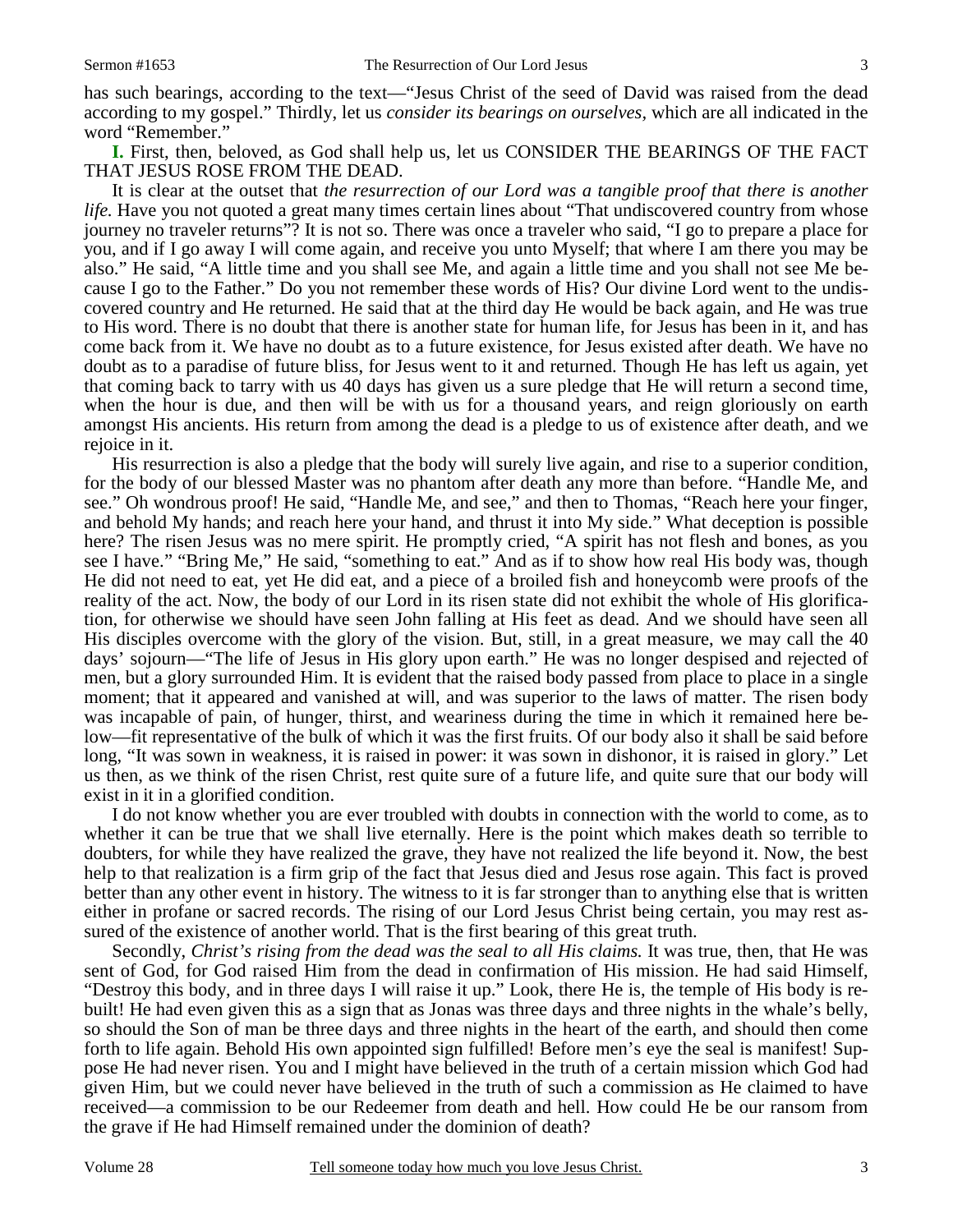Dear friends, the rising of Christ from the dead proved that this man was innocent of every sin. He could not be held by the bands of death, for there was no sin to make those bands fast. Corruption could not touch His pure body, for no original sin had defiled the Holy One. Death could not keep Him a continual prisoner, because He had not actually come under sin, and though He took sin of ours, and bore it by imputation, and therefore died, yet He had no fault of His own, and must, therefore, be set free when His imputed load had been removed.

 Moreover, Christ's rising from the dead proved His claim to Deity. We are told in another place that He was proved to be the Son of God with power by the resurrection from the dead. He raised Himself by His own power, and though the Father and the Holy Spirit were cooperative with Him, and therefore His resurrection is ascribed to them, yet it was because the Father had given Him to have life in Himself that therefore He arose from the dead. Oh, risen Savior, Your rising is the seal of Your work! We can have no doubt about You now that You have left the tomb. Prophet of Nazareth, You are indeed the Christ of God, for God has loosed the bands of death for You! Son of David, You are indeed the elect and precious One, for You live forever! Your resurrection life has set the sign-manual of heaven to all that You have said and done, and for this we bless and magnify Your name.

 A third bearing of His resurrection is this, and it is a very grand one—*the resurrection of our Lord, according to Scripture, was the acceptance of His sacrifice.* By the Lord Jesus Christ rising from the dead evidence was given that He had fully endured the penalty which was due to human guilt. "The soul that sins, it shall die"—that is the determination of the God of heaven. Jesus stands in the sinner's place and dies, and when He has done *that* nothing more can be demanded of Him, for he that is dead is free from the law. You take a man who has been guilty of a capital offense. He is condemned to be hanged. He is hanged by the neck till he is dead—what more has the law to do with him? It has done with him, for it has executed its sentence upon him. If he can be brought back to life again, he is clear from the law. No writ that runs in Her Majesty's dominions can touch him—he has suffered the penalty. So when our Lord Jesus rose from the dead, after having died, He had fully paid the penalty that was due to justice for the sin of His people, and His new life was a life clear of penalty, free from liability. You and I are clear from the claims of the law because Jesus stood in our place and God will not exact payment both from us and from our Substitute. It is contrary to justice to sue both the Surety and those for whom He stood. And now, joy upon joy! The burden of liability which once did lie upon the Substitute is removed from Him also, seeing He has by the suffering of death, vindicated justice and made satisfaction to the injured law. Now both the sinner and the Surety are free. This is a great joy, a joy for which to make the golden harps ring out a loftier style of music. He who took our debt has now delivered Himself from it by dying on the cross. His new life, now that He has risen from the dead, is a life free from legal claim, and it is the token to us that we whom He represented are also free. Listen! "Who shall lay anything to the charge of God's elect? It is God that justifies, who is he that condemns? It is Christ that died, yes, rather, that is risen again." It is a knockdown blow to fear when the apostle says that we cannot be condemned because Christ has died in our place, but he puts a double force into it when he cries, "Yes, rather, that is risen again." If Satan, therefore, shall come to any believer and say, "What about your sin," tell him Jesus died for it and your sin is put away. If he come a second time and says to you, "What about your sin?" Answer him, "Jesus lives, and His life is the assurance of our justification; for if our Surety had not paid the debt, He would still be under the power of death." Inasmuch as Jesus has discharged all our liabilities, and left not one farthing due to God's justice from one of His people, He lives and is clear, and we live in Him, and are clear also by virtue of our union with Him. Is not this a glorious doctrine, this doctrine of the resurrection, in its bearing upon the justification of the saints? The Lord Jesus gave Himself for our sins, but He rose again for our justification.

 Bear with me while I notice, next, another bearing of this resurrection of Christ. *It was a guarantee of His people's resurrection.* There is a great truth that never is to be forgotten, namely, that Christ and His people are one just as Adam and all his seed are one. That which Adam did, as a head for a body, and as our Lord Jesus and all believers are one, so, that which Jesus did, He did as a head for a body. We were crucified together with Christ, we were buried with Christ, and we are risen together with Him. Yes, He has raised us up together and made us sit together in the heavenly places in Christ Jesus. He says, "Because I live, you shall live also." If Christ is not raised from the dead your faith is in vain, and our preaching is in vain, and you are yet in your sins, and those that have fallen asleep in Christ have perished, and you will perish too. But if Christ has been raised from the dead, then all His people must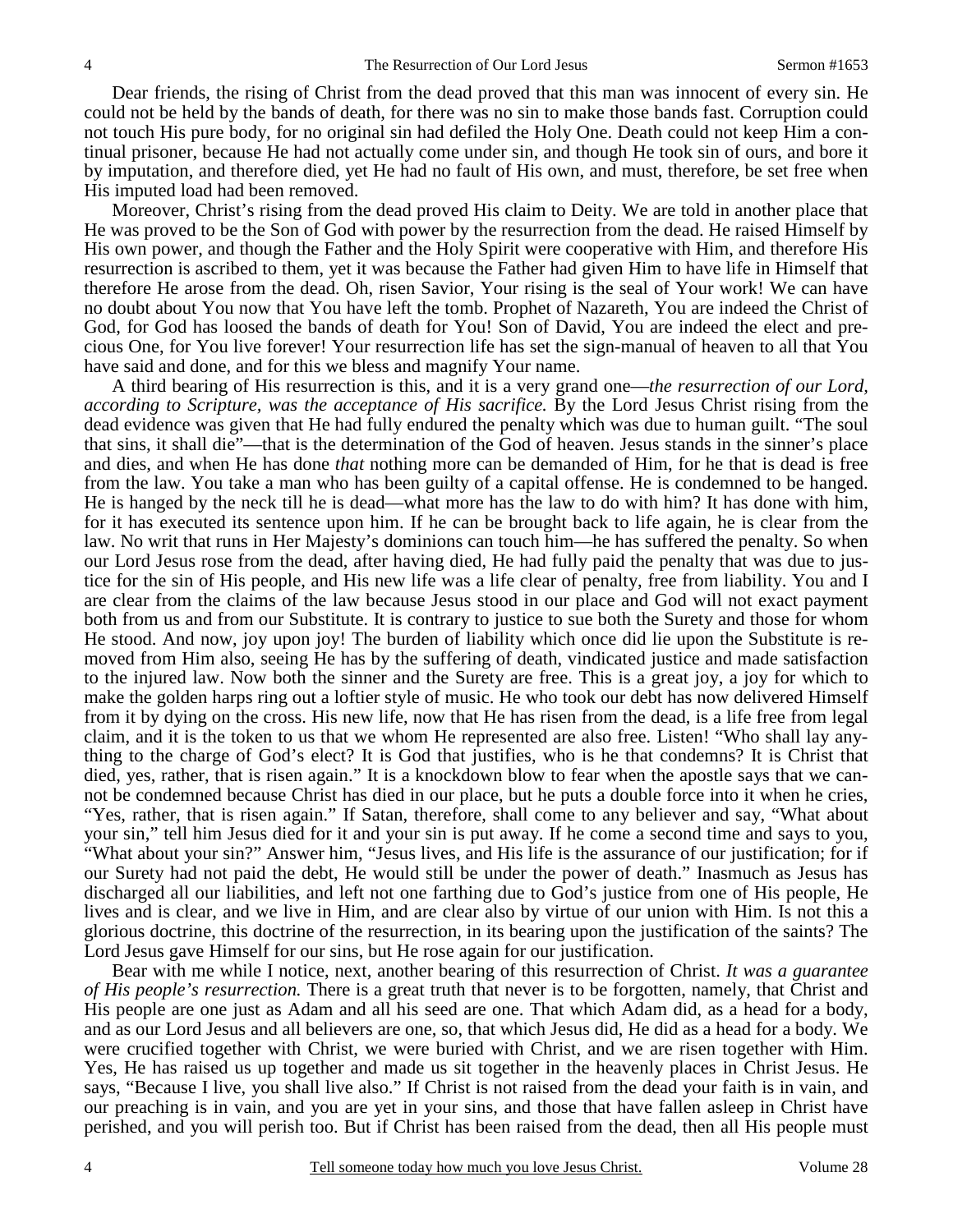be raised also, it is a matter of gospel necessity. There is no logic more imperative than the argument drawn from union with Christ. God has made the saints one with Christ, and if Christ has risen, all the saints must rise too. My soul takes firm hold on this and as she strengthens her grasp, she loses all fear of death. Now we bear our dear ones to the cemetery and leave them each one in his narrow cell, calmly bidding them farewell and saying—

> *"So Jesus slept—God's dying Son Passed through the grave and blest the bed; Rest here, dear saint, till from His throne The morning breaks and pierces the shade."*

It is not merely ours to know that our brethren are living in heaven, but also that their mortal parts are in divine custody, securely kept till the appointed hour when the body shall be reanimated, and the perfect man shall enjoy the adoption of God. We are sure that our dead men shall live, together with Christ's dead body they shall rise. No power can hold in durance the redeemed of the Lord. "Let My people go" shall be a command as much obeyed by death as once by the humbled Pharaoh who could not hold a single Israelite in bonds. The day of deliverance comes quickly—

> *"Break from His throne, illustrious morn! Attend, O earth, His sovereign word; Restore your trust, a glorious form He must ascend to meet His Lord."*

Once more, *our Lord's rising from the dead is a fair picture of the new life which all believers already enjoy.* Beloved, though this body is still subject to bondage like the rest of the visible creation, according to the law stated in Scripture, "the body is dead because of sin," yet "the spirit is life because of righteousness." The regeneration which has taken place in those who believe has changed our spirit, and given to it eternal life, but it has not affected our body further than this, that it has made it to be the temple of the Holy Spirit, and thus it is a holy thing, and cannot be obnoxious to the Lord, or swept away among unholy things. But still the body is subject to pain and weariness, and to the supreme sentence of death. Not so the spirit. There is already within us a part of the resurrection accomplished, since it is written, "And you has He quickened who were dead in trespasses and sins." You once were like the ungodly, under the law of sin and death, but you have been brought out of the bondage of corruption into the liberty of life and grace, the Lord having worked in you gloriously, "according to the working of His mighty power, which He worked in Christ, when He raised Him from the dead, and set Him at His own right hand in the heavenly places."

 Now, just as Jesus Christ led, after His resurrection, a life very different from that before His death, so you and I are called upon to live a high and noble spiritual and heavenly life, seeing that we have been raised from the dead to die no more. Let us joy and rejoice in this. Let us behave as those who are alive from the dead, the happy children of the resurrection. Do not let us be money-grubbers, or hunters after worldly fame. Let us not set our affections on the foul things of this dead and rotten world, but let our hearts fly upward, like young birds that have broken loose of their shells—upward towards our Lord and the heavenly things upon which He would have us set our minds. Living truth, living work, living faith, these are the things for living men, let us cast off the grave clothes of our former lusts, and wear the garments of light and life. May the Spirit of God help us in further meditating upon these things at home.

**II.** Now, secondly, LET US CONSIDER THE BEARINGS OF THIS FACT OF THE RESURREC-TION UPON THE GOSPEL, for Paul says, "Jesus Christ was raised from the dead *according to my gospel."* I always like to see what way any kind of statement bears on the gospel. I may not have many more opportunities of preaching, and I have made up my mind to this one thing, that I will waste no time upon secondary themes, but when I do preach, it shall be the gospel, or something very closely bearing upon it. I will endeavor each time I preach to strike under the fifth rib, and never beat the air. Those who have a taste for the superfluities may take their fill of them; it is for me to keep to the great necessary truths by which men's souls are saved. My work is to preach Christ crucified and the gospel, which gives men salvation through faith. I hear every now and then of very taking sermons about some bright new nothing or another. Some preachers remind me of the emperor who had a wonderful skill in carving men's heads upon cherry stones. What a multitude of preachers we have that can make wonderfully fine discourses out of a mere passing thought, of no consequence to anyone. But we want the gospel. We have to live and die, and we must have the gospel. Certain of us may be cold in our graves before many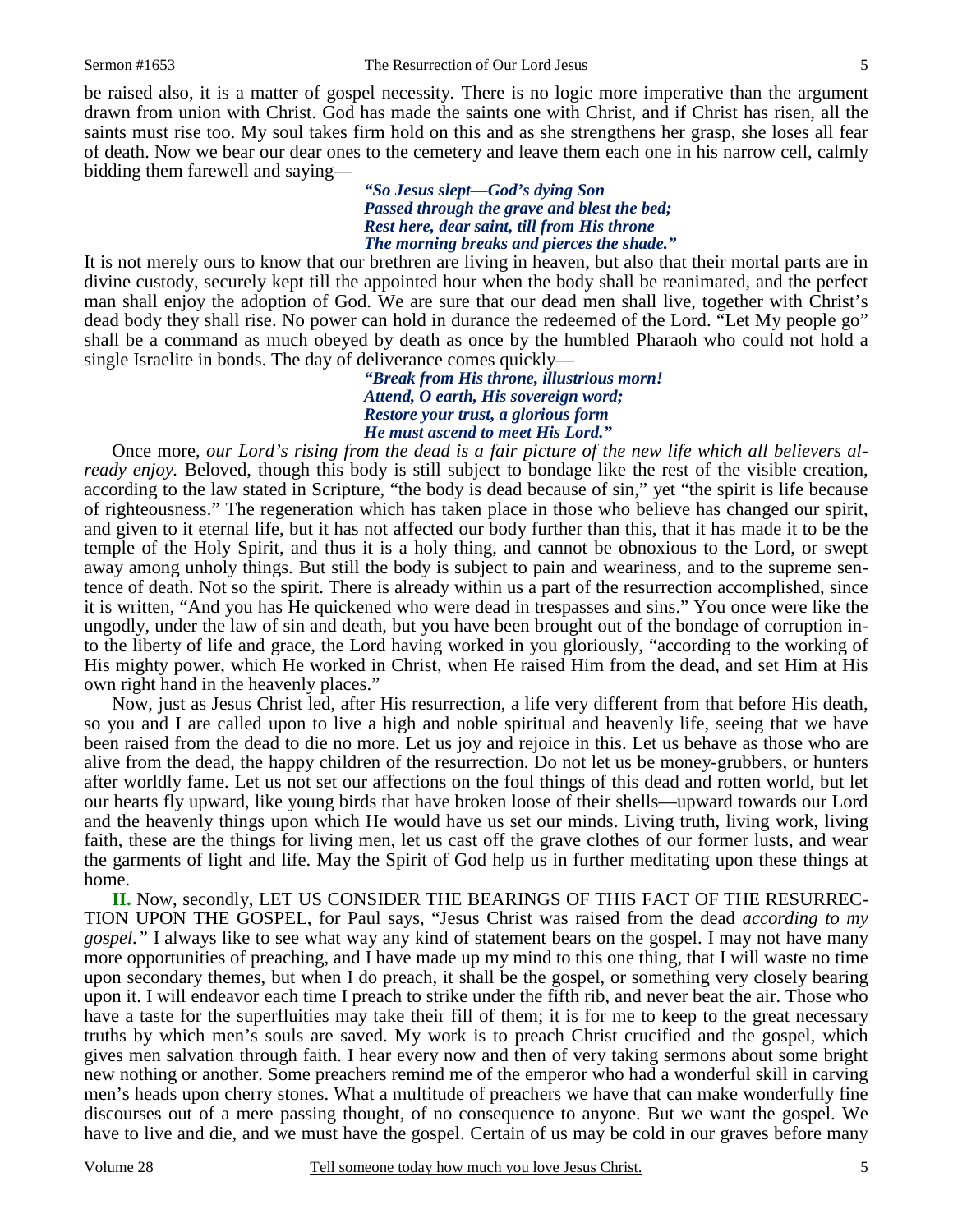weeks are over, and we cannot afford to toy and trifle, we need to see the bearings of all teachings upon our eternal destinies, and upon the gospel which sheds its light over our future.

 The resurrection of Christ is vital, because first it tells us that *the gospel is the gospel of a living Savior*. We have not to send poor penitents to the crucifix, the dead image of a dead man. We say not, "These are your gods, O Israel!" We have not to send you to a little baby Christ nursed by a woman, nothing of the sort. Behold the Lord that lives and was dead and is alive forevermore, and has the keys of hell and of death! Behold in Him a living and accessible Savior who out of glory still cries with loving accents, "Come unto Me, all you that labor and are heavy laden, and I will give you rest." "He is able also to save them to the uttermost that come unto God by Him, seeing He ever lives to make intercession for them." I say we have a living Savior, and is not this a glorious feature of the gospel?

 Notice next, that *we have a powerful Savior* in connection with the gospel that we preach, for He who had power to raise Himself from the dead, has all power now that He is raised. He, who in death vanquishes death, can much more conquer by His life. He, who being in the grave did, nevertheless, burst all its bonds, can assuredly deliver all His people. He who, coming under the power of the law did, nevertheless, fulfill the law, and thus set His people free from bondage, must be mighty to save. You need a Savior strong and mighty, yet you do not need one stronger than He of whom it is written that He rose again from the dead. What a blessed gospel we have to preach—the gospel of a living Christ who has returned from the dead leading captivity captive.

 And now notice that we have *the gospel of complete justification* to preach to you. We do not come and say, "Brethren, Jesus Christ by His death did something by which men may be saved if they have a mind to be, and diligently carry out their good resolves." No, no, we say Jesus Christ took the sin of His people upon Himself and bore the consequences of them in His own body on the cross, so that He died, and having died and paid the penalty, He lives again. And now all for whom He died, all His people whose sins He bore are free from the guilt of sin. You ask me, "Who are they?" and I reply, as many as believe on Him. Whoever believes in Jesus Christ is as free from the guilt of sin as Christ is. Our Lord Jesus took the sins of His people, and died in the sinner's place, and now being Himself, set free, all His people are set free in their Representative. This doctrine is worth preaching. One may well rise from his bed to talk about perfect justification through faith in Christ Jesus. One might as well stay asleep as rise to say that Jesus accomplished little or nothing by His passion and His rising. Some seem to dream that Jesus made some little opening by which we have a slight chance of reaching pardon and eternal life if we are diligent for many years. This is not our gospel. Jesus has saved His people. He has performed the work entrusted to Him. He has finished transgression, made an end of sin, and brought in everlasting righteousness, and whoever believes in Him is not condemned, and never can be.

 Once again, the connection of the resurrection and the gospel is this, *it proves the safety of the saints,* for if when Christ rose His people rose also, they rose to a life like that of their Lord, and therefore they can never die. It is written, "Christ being raised from the dead dies no more; death has no more dominion over Him," and it is so with the believer. If you have been dead with Christ and are risen with Christ, death has no more dominion over you. You shall never go back to the beggarly elements of sin; you shall never become what you were before your regeneration. You shall never perish; neither shall any pluck you out of Jesus' hands. He has put within you a living and incorruptible seed which lives and abides forever. He says Himself, "The water that I shall give him shall be in him a well of living water springing up unto everlasting life." Wherefore hold fast to this, and let the resurrection of your Lord be the pledge of your own final perseverance.

 Brethren, I cannot stop to show you how this resurrection touches the gospel at every point, but Paul is always full of it. More than 30 times Paul talks about the resurrection, and occasionally at great length, giving whole chapters to the glorious theme. The more I think of it, the more I delight to preach Jesus and the resurrection. The glad tidings that Christ has risen is as truly the gospel as the doctrine that He came among men and for men presented His blood as a ransom. If angels sang glory to God in the highest when the Lord was born, I feel impelled to repeat the note now that He is risen from the dead.

**III.** And so I come to my last head, and to the practical conclusion, THE BEARING OF THIS RESURRECTION UPON OURSELVES. Paul expressly bids us "Remember" it. "Why?" asks one, "we don't forget it." Are you sure you don't? I find myself far too forgetful of divine truths. We ought not to forget, for this first day of the week is consecrated for Sabbatical purposes to compel us to think of the resurrection. On the seventh day men celebrated a finished creation, on the first day we celebrate a fin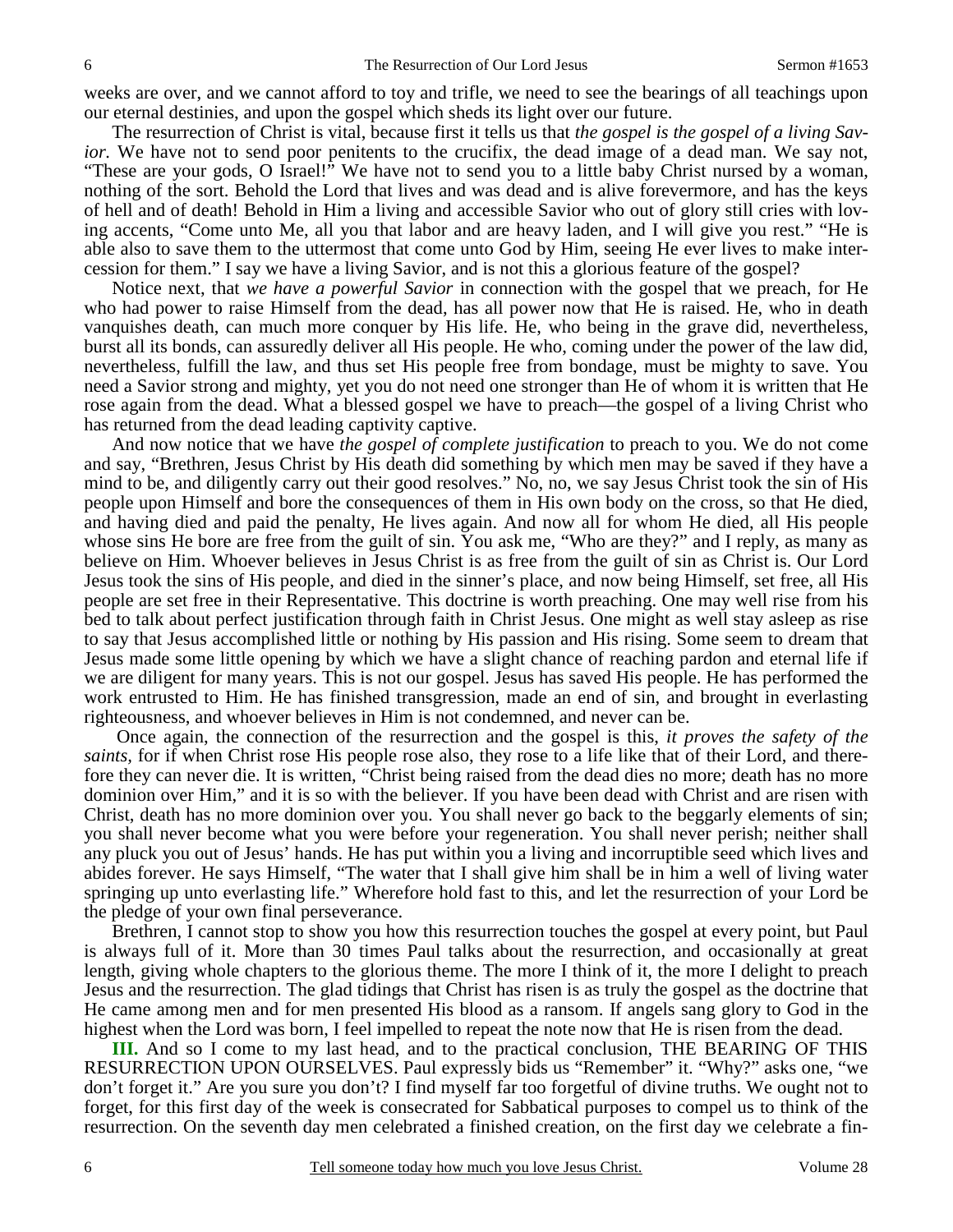ished redemption. Bear it, then, in mind. Now, if you will remember that Jesus Christ of the seed of David rose from the dead, what will follow?

 First, you will find that *most of your trials will vanish*. Are you tried by your sin? Jesus Christ rose again from the dead for your justification. Does Satan accuse? Jesus rose to be your advocate and intercessor. Do infirmities hinder? The living Christ will show Himself strong on your behalf. You have a living Christ, and in Him you have all things. Do you dread death? Jesus, in rising again, has vanquished the last enemy. He will come and meet you when it is your turn to pass through the chilly stream, and you shall ford it in sweet company. What is your trouble? I care not what it is, for if you will only think of Jesus as living, full of power, full of love, and full of sympathy, having experienced all your trials, even unto death, you will have such a confidence in His tender care and in His boundless ability that you will follow in His footsteps without a question. Remember Jesus, and that He rose again from the dead, and your confidence will rise as on eagles' wings.

 Next remember Jesus, for then you will see how your present sufferings are as nothing compared with His sufferings, and you will learn to *expect victory over your sufferings even as He obtained victory.* Kindly look at the chapter, and you will find the apostle saying in the third verse, "You therefore endure hardness, as a good soldier of Jesus Christ," and further on in the 11<sup>th</sup> verse, "It is a faithful saying: For if we are dead in Him, we shall also live in Him: if we suffer, we shall also reign with Him." Now, then, when you are called to suffer, think— "Jesus suffered, yet Jesus rose again from the dead. He came up out of His baptism of griefs the better and more glorious for it and so shall I!" Therefore go into the furnace at the Lord's bidding, and do not fear that the smell of fire shall pass upon you. Go down into the grave and do not think that the worm shall make an end of you any more than it did of Him. Behold, in the risen One, the type and model of what you are and are to be! Wherefore fear not, for He conquered! Stand not trembling, but march boldly on, for Jesus Christ of the seed of David rose from the dead, and you who are of the seed of the promise shall rise again from all your trials and afflictions, and live a glorious life.

 We see here, dear brethren, in being told to remember Jesus, that *there is hope even in our hopelessness.* When are things most hopeless in a man? Why, when he is dead. Do you know what it is to come down to that, so far as your inward weakness is concerned? I do. At times it seems to me that all my joy is buried like a dead thing, and all my present usefulness and all my hope of being useful in the future are in a coffin and lay underground like a corpse. In the anguish of my spirit, and the desolation of my heart, I could count it better to die than to live. You say it should not be so. I grant you it should not be so, but so it is.

 Many things happen within the minds of poor mortals which should not happen. If we had more courage and more faith they would not happen. Yes, but when we go down, down, down, is it not a blessed thing that Jesus Christ of the seed of David died, and was raised from the dead? If I sink right down among the dead men yet will I hold to this blessed hope, that as Jesus rose again from the dead, so also shall my joy, my usefulness, my hope, my spirit rise. "You, which have showed us great and sore troubles shall quicken us again, and bring us up from the lowest depths of the earth." This casting down and slaying is good for us. We take a deal of killing, and it is by being killed that we live. Many a man will never live till his proud self is slain. O proud Pharisee, if you are to live among those whom God accepts, you will have to come to the slaughterhouse and be cut in pieces as well as killed. "This is dreadful work," says one, "this dividing of joints and marrow, this spiritual dismemberment and destruction." Assuredly it is painful, and yet it is a grievous loss to be denied it. Alas, how many are so good and excellent, and strong and wise, and clever, and all that, that they cannot agree to be saved by grace through faith. If they could be reduced to less than nothing, it would be the finest thing that ever happened to them. Remember what Solomon said might be done with the fool, and yet it would not answer—he was to be ground in a mortar among wheat with a pestle—pretty hard dealing that, and yet his folly would not depart from him. Not by that process alone, but through some such method, the Holy Spirit brings men away from their folly. Under His killing operations this may be their comfort that, if Jesus Christ rose literally from the dead (not from sickness, but from death), and lives again, even so will His people. Did you ever get, where Bunyan pictures Christian as getting, right under the old dragon's foot? He is very heavy, and presses the very breath out of a fellow when he makes him his footstool. Poor Christian lay there with the dragon's foot on his chest, but he was just able to stretch out his hand and lay hold on his sword, which, by a good providence, lay within his reach. Then he gave Apol